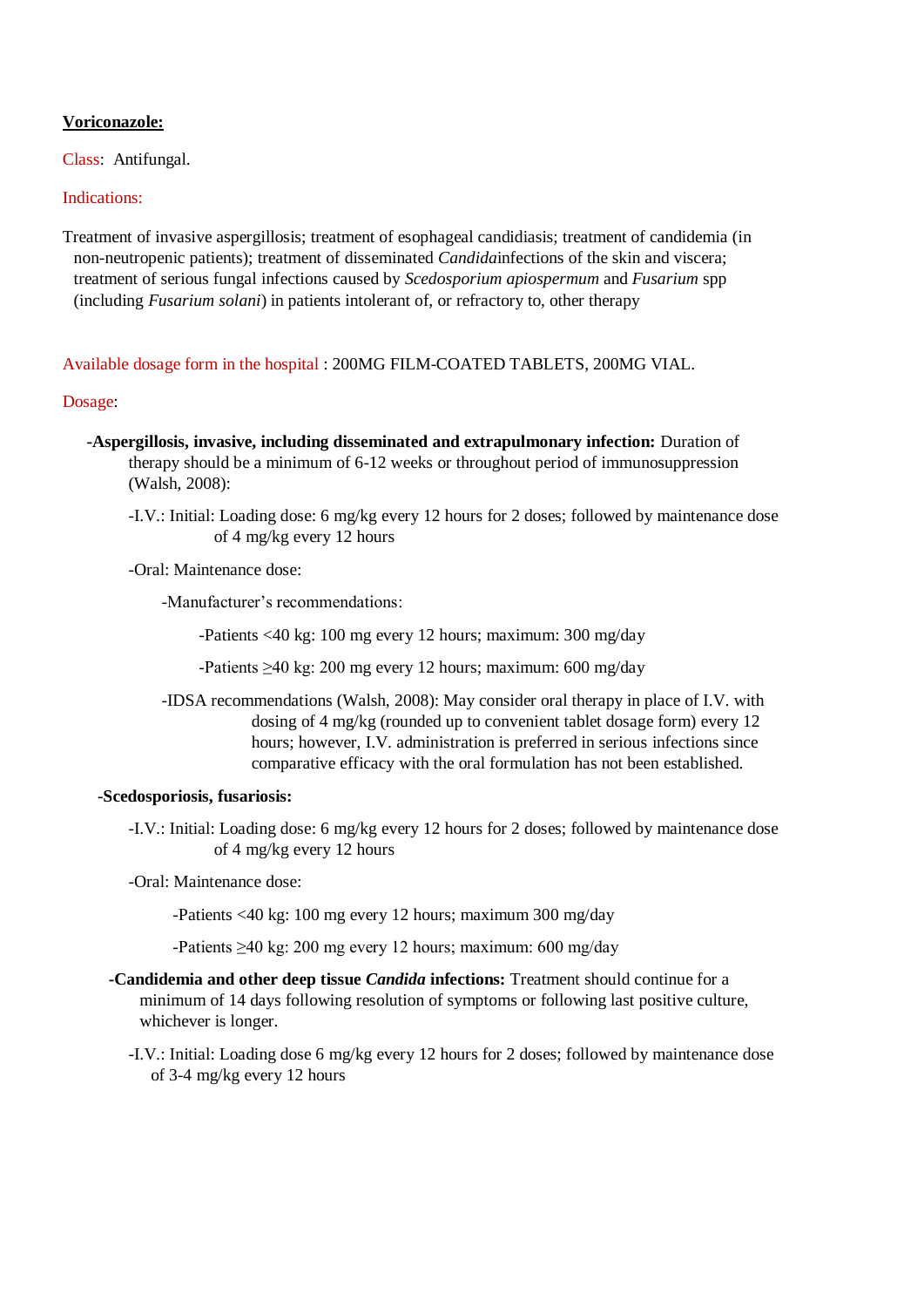-Oral:

-Manufacturer's recommendations: Maintenance dose:

-Patients <40 kg: 100 mg every 12 hours; maximum: 300 mg/day

-Patients ≥40 kg: 200 mg every 12 hours; maximum: 600 mg/day

-IDSA recommendations (Pappas, 2009): Initial: Loading dose: 400 mg every 12 hours for 2 doses; followed by 200 mg every 12 hours

 **-Endophthalmitis, fungal (unlabeled use; Pappas, 2009):** I.V.: 6 mg/kg every 12 hours for 2 doses, then 3-4 mg/kg every 12 hours

 **-Esophageal candidiasis:** Oral: Treatment should continue for a minimum of 14 days, and for at least 7 days following resolution of symptoms:

-Patients <40 kg: 100 mg every 12 hours; maximum: 300 mg/day

-Patients ≥40 kg: 200 mg every 12 hours; maximum: 600 mg/day

 **-Meningitis (secondary to contaminated [eg,** *Exserohilum rostratum* **] steroid products) (unlabeled use) (CDC [parameningeal], 2012; Kauffman, 2013): Note:**Consult an infectious disease specialist and current CDC guidelines for specific treatment recommendations. Therapy duration is  $\geq 3$  months; trough serum concentrations must be maintained between 2-5 mcg/mL.

- -I.V.: 6 mg/kg every 12 hours. If patient does not improve or has severe disease, consider adding amphotericin B (liposomal)
- -Oral (only in mild disease in adherent patients whose trough concentrations/response to therapy can be closely monitored): 6 mg/kg every 12 hours (CDC [parameningeal], 2012)
- **-Osteoarticular infection involving the spine, discitis, epidural abscess or vertebral osteomyelitis (secondary to contaminated [eg,** *Exserohilum rostratum* **] steroid products) (unlabeled use) (CDC [osteoarticular], 2012; Kauffmann, 2013):** I.V.: 6 mg/kg every 12 hours for ≥3 months. **Note:** Consult an infectious disease specialist and current CDC guidelines for specific treatment recommendations. Trough serum concentrations must be maintained between 2-5 mcg/mL. If patient has severe disease, consider adding amphotericin B (liposomal). Patients may be switched to oral therapy if condition has improved or stabilized.

 **-Osteoarticular infection not involving the spine (secondary to contaminated [eg,** *Exserohilum rostratum* **] steroid products) (unlabeled use) (CDC [osteoarticular], 2012; Kauffman, 2013): Note:** Consult an infectious disease specialist and current CDC guidelines for specific treatment recommendations. Therapy duration is ≥3 months. Trough serum concentrations must be maintained between 2-5 mcg/mL.

- -I.V.: 6 mg/kg every 12 hours for 2 doses, then 4 mg/kg every 12 hours. If patient has severe disease, consider adding amphotericin B (liposomal)
- -Oral (only in mild disease in adherent patients whose trough concentrations/response to therapy can be closely monitored): 6 mg/kg every 12 hours for 2 doses, then 4 mg/kg every 12 hours